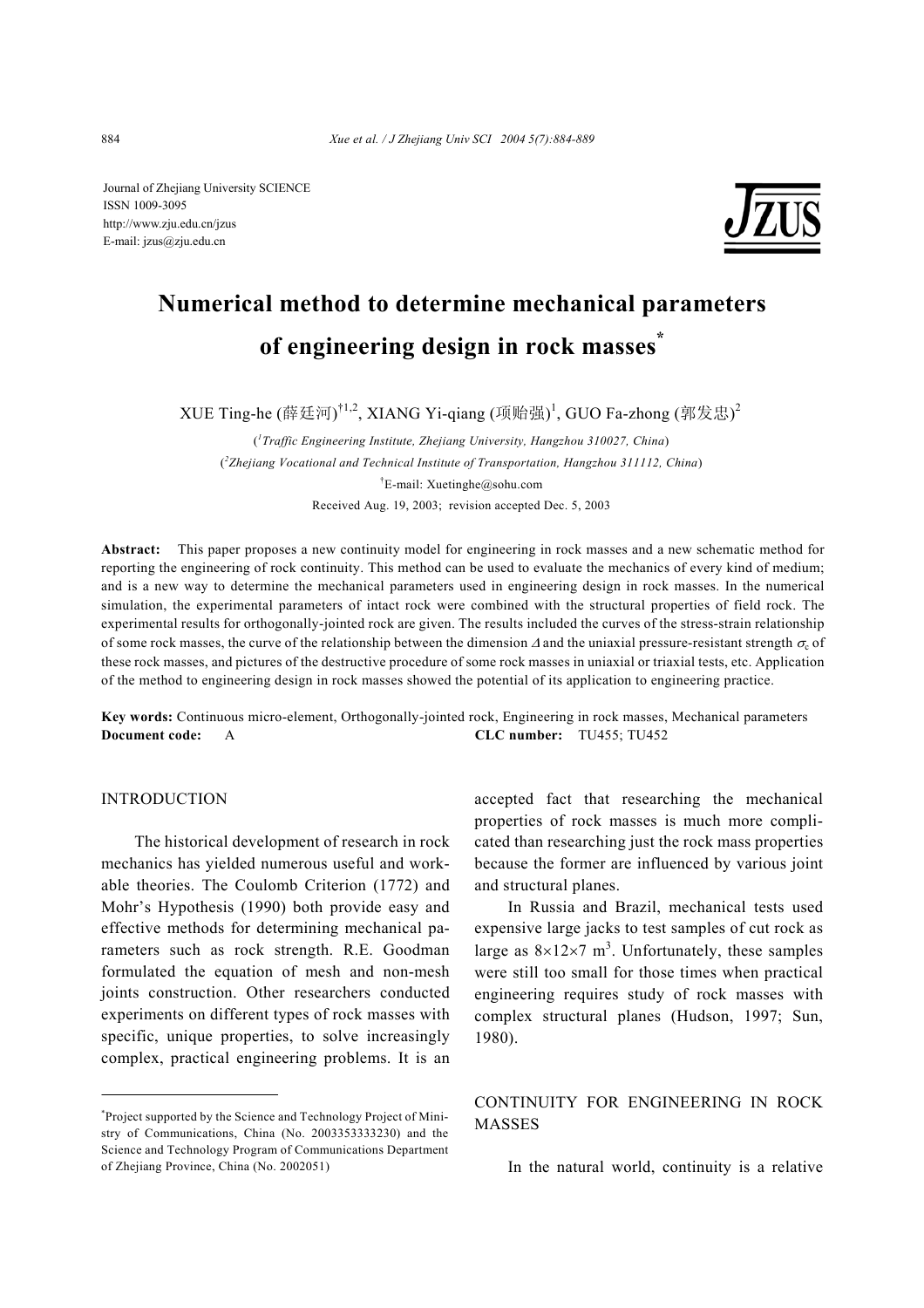concept as there is no absolute continuity. So the continuity hypothesis of engineering in rock masses can be stated as follows: Suppose that the volume of an entire object is filled with material micro-elements that form the object, and that there are no voids or empty spaces between the micro-elements. Unlike theoretical abstract mathematical points, material micro-element actually have size. The size of engineering rock masses used for research is determined by the size of these micro-elements. Finding the minimum or the critical size guarantees achievement of engineering purposes; continuity in the rock mass can be assumed. The size meeting this condition is also called the imitated continuous micro-element dimension or continuous microelement dimension for short (He, 1991).

Based on this hypothesis, the continuity concept indicates that only if the rock mass has sufficient micro-elements of a certain size can the rock mass be assumed to be a continuous object. The continuous micro-element dimension in a continuous object should meet the following conditions:

Firstly, the continuous micro-element dimension should be sufficiently smaller than that of the rock mass being researched, so that it approximates a mathematical point. This guarantees that each physical measurement changes continuously from one micro-element to another and avoids making uneven or inconsistent material properties averaged. Secondly, the continuous micro-element should be sufficiently larger than its contained gaps or particles, and should have sufficient gaps and particles to guarantee that average physical measurement in each unit-section will change continuously. This will allow statistical averages of each physical measurement to be equivalent to a physical measurement of the same quantity for a single micro-element. Finally, the smallest critical dimension that meets the above conditions is used as  $\Delta_c$ , the continuous micro-element dimension (Cheng and He, 1989).

The continuous micro-element size that meets these conditions for a given rock mass can be derived using mathematical or mechanical methods, allowing the rock mass to be considered as a continuous object. On the other hand, it is necessary to limit the number of measurements when making an engineering analysis of the medium's continuity (Tang, 1997).

## STEPS TO DETERMINE THE MECHANICAL PARAMETERS OF ROCK MASSES FOR ENGINEERING DESIGN

To determine the continuous micro-element dimension and mechanical parameters of rock masses, this paper proposes method using the difference of the structural planes or the specific properties of the structural body of a specific rock mass to choose representative rock mass and structural planes with different sizes from geological field engineering investigations. After this, a series of laboratory tests and numerical simulations are conducted. The concrete steps are as follows:

1) Based on the field engineering investigation, determine the spatial distribution of the structural planes and assume a construction model for the rock masses. Collect representative samples of competent rock and samples with typical structural weaknesses from the test-area.

2) In the laboratory, carry out a rock mechanics experiment on the competent rock sample to determine the complete stress-strain curve and the values of  $\sigma_c$ , *E*, *µ*, *C*, and  $\Phi$  of the competent rock. Then, use numerical analysis software to simulate these results.

3) Also in the laboratory, carry out a rock mechanics experiment on a sample with a single structural plane, to determine its mechanical parameters. Again, use numerical analysis software to simulate these results.

4) Construct a rock mass model that corresponds to the results of the lab tests and modeling of the competent samples and the sample with a single structural plane, which corresponds accords with the construction mode of field engineering rock masses.

5) Construct a numerical model of an engineering object having the same properties as the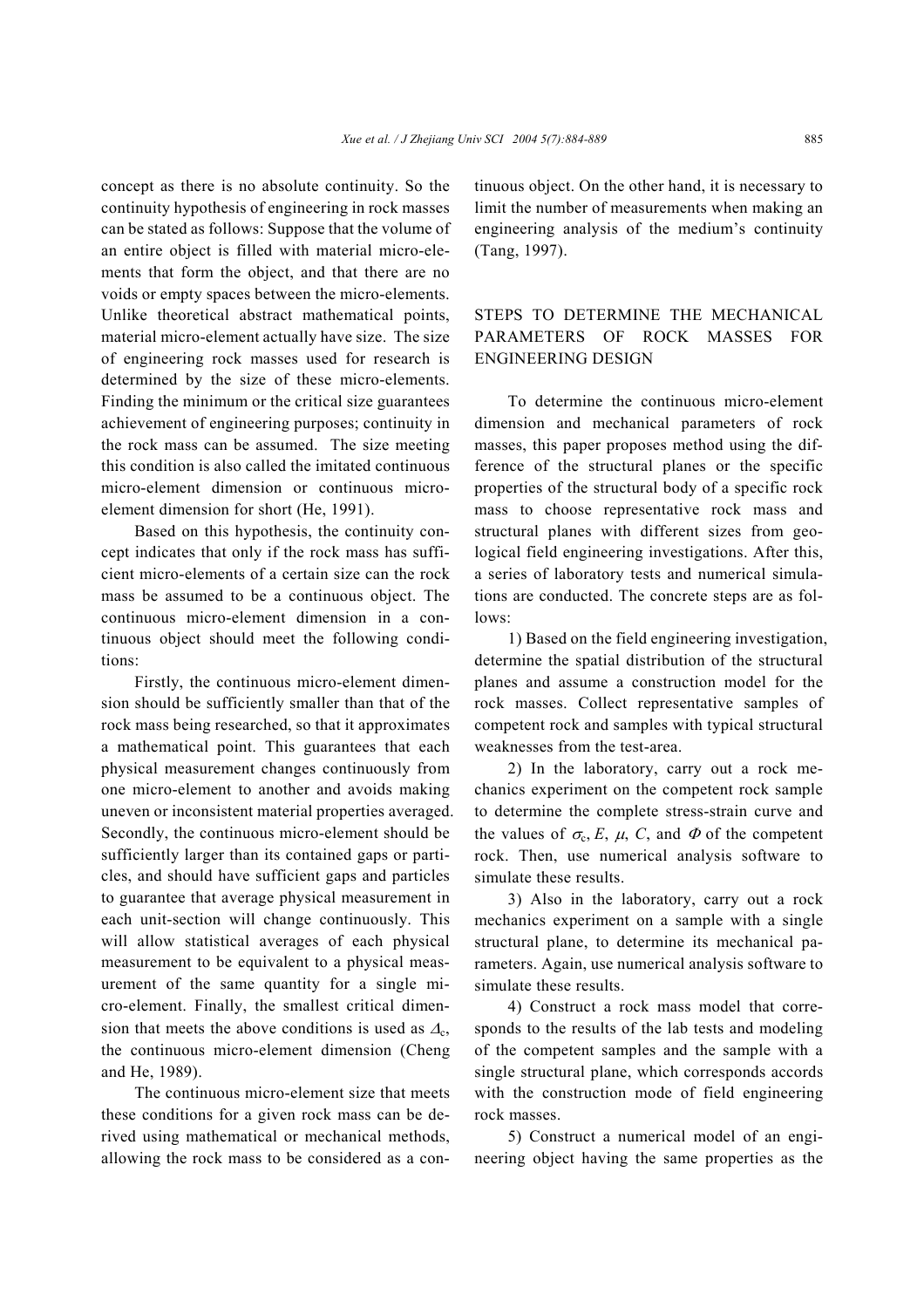competent rock sample, but of a different size and conduct numerical tests on this object.

6) Analyze a series of numerical test results to determine the continuous micro-element dimension  $\Delta_c$  of the engineering object and the corresponding mechanical parameters of the engineering rock mass.

## RESULTS ANALYSIS OF A SIMULATION EXPERIMENT

The texture of rock masses varies, and each separate rock mass will have a different value of  $\Delta_c$ , different corresponding strength parameters, and different mechanical deformation parameters. As an example, a sandstone mass made up of massive sandstone and the associated orthogonally-jointed, weak interlayer, structural planes will be used to show the new experimental procedure.

#### **Original data from the experiment**

The cross-sectional dimensions of the respective rock test masses were:  $0.02 \text{ m} \times 0.02 \text{ m}$ ,  $0.2 \text{ m} \times$ 0.2 m,  $1.0 \text{ m} \times 1.0 \text{ m}$ ,  $2.4 \text{ m} \times 2.4 \text{ m}$ ,  $3.6 \text{ m} \times 3.6 \text{ m}$ ,  $5.0 \text{ m} \times 5.0 \text{ m}$ ,  $8.0 \text{ m} \times 8.0 \text{ m}$ ,  $10.0 \text{ m} \times 10.0 \text{ m}$ , and 15.0 m  $\times$  15.0 m, and the height of each test-mass was 1 m. Based on laboratory testing and an interior mechanics experiment, the uniaxial stressresistant strength of intact sandstone mass was  $\sigma_c$ = 30 Mpa, the modulus of elasticity was  $E = 2.4 \times 10^4$ MPa, and Poisson's ratio was  $\mu$ =0.25. Similarly, for the jointed layer,  $\sigma_c$  is 1 Mpa, *E* 50 Mpa, and  $\mu$  0.25.



**Fig.1 Geological model of rock masses**

The geological model of the rock mass, based on the field engineering investigation, is shown in Fig.1, where the maximum size of the rock mass is  $1.0 \text{ m} \times 1.0 \text{ m}$  and the height of a jointed layer is 10 mm. Fig.2 indicates a way to determine experimental models of rock masses with different sizes. In addition, Fig.2 provides two test models whose sizes are respectively 2.4 m  $\times$  2.4 m and 3.6 m  $\times$  3.6 m, sizes that can be used for other models.

#### **Analysis of simulation results**

(1) The stress-strain relationship curve obtained from laboratory tests was almost the same as the result of numerical simulations for the same conditions. Similarly, the stress-strain relationship curve from laboratory tests of jointed samples is the same as the result of a numerical simulations for the same conditions.

(2) Based on the numerical simulations, the curves of the relationship between dimension ∆ of the test samples and uniaxial pressure-resistant strength  $\sigma_c$ , the modulus of elasticity *E*, residual strength  $\sigma_{\text{Rc}}$ , the internal angle of friction  $\Phi$ , and the cohesive force *C* were derived individually. Some results are shown in Figs.3 to 4. Due to limited space, the stress-strain curves of each the respective samples are omitted. In addition, Figs.5 and 6 introduce two examples of rock masses with respective sizes of 2.4 m and 10 m to explain the evaluation procedure for *C* and Φ, based on a triaxial test. The values of  $\Phi$  are shown by dots A and B in Fig.4. It is necessary to stress that this experiment was divided into two groups, Sequence I and II. The test samples in each sequence were taken from rock masses with the same nature. Although



**Fig.2 Geological models of test samples**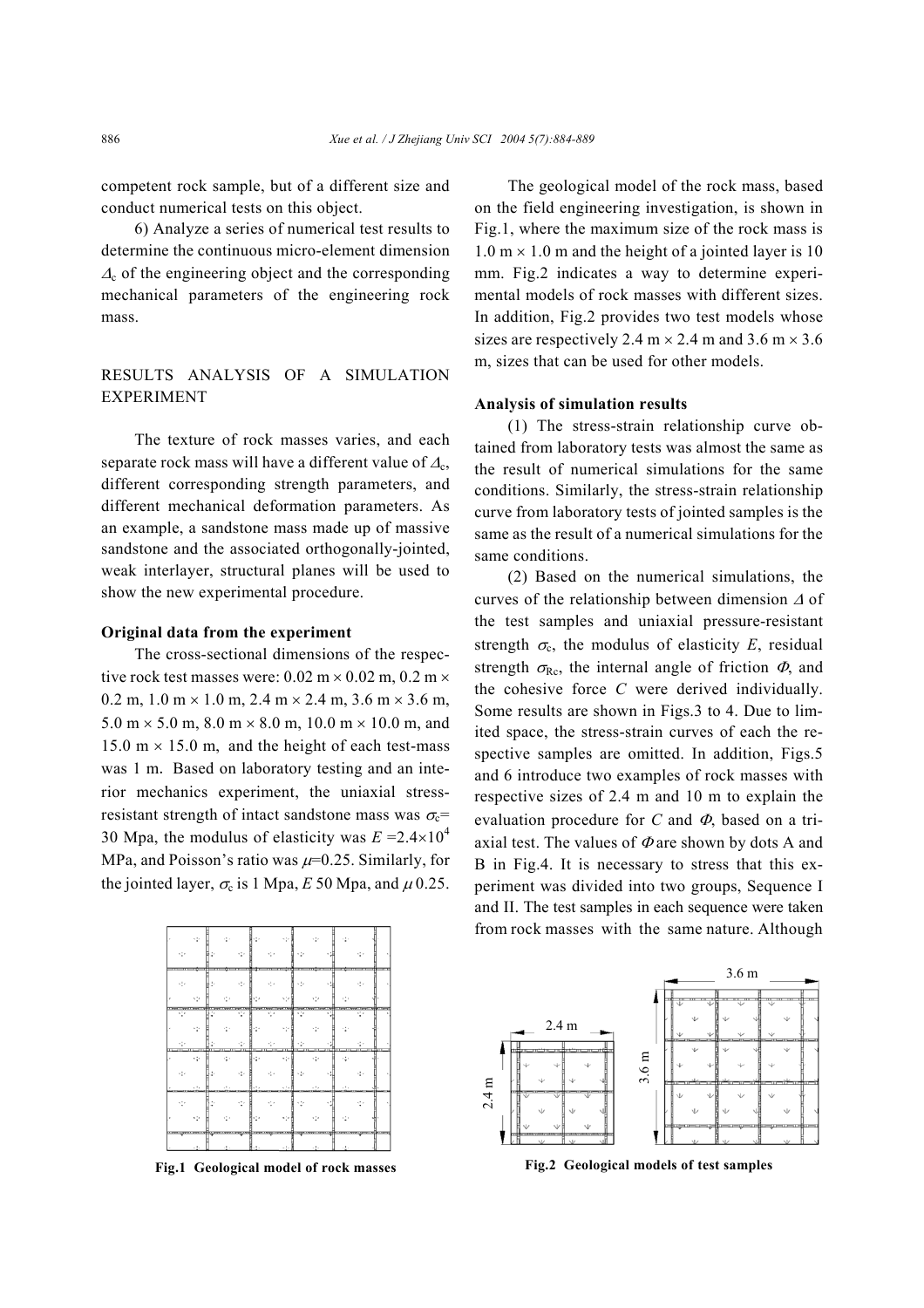their respective dimensions were the same, because test samples for each sequence were taken in different manners and sequences, the number of joints and the distribution mode for the joints in each test sample in Sequence I were different from those in Sequence II.

It is easy to determine the value of the mechanical parameter  $\Delta_c$  of a rock mass on the basis of these five curves. As determined by this experiment  $\Delta_c$  should be 10 m. These diagrams show that when the size of the test samples, ∆*<*10 m, the five parameters  $\sigma_c$ , *E*,  $\mu$ , *C*, and  $\Phi$  in Sequence I and II change greatly. When ∆>10 m there is little change. In addition, when ∆*<*10 m these five parameters change radically with size increases, whether in Sequence I or II. After the size of test samples reached 10 m, they stabilized and changed only a little in some areas. So,  $\Delta_c = 10$  m is a critical value in this rock mass. Therefore it is clear that  $\Delta_c=10$  m is the continuous micro-element dimension of these sandstone masses.

(3) To demonstrate how the numerical simulations were performed, the procedure for two test samples is shown in Figs.7 to 8 where each specific step indicates the loading time based on a certain displacement measurement. Their corresponding stress-strain curves are shown in Fig.9a and Fig.10b. Each curve shows the stress and strain for every step. For example, Steps 1 and 15 in Fig.7 corresponds respectively with dots A and B of Fig.9a.

### **CONCLUSION**

This paper presented a new method for carrying out numerical simulations of mechanics experiments on rock masses, for determining the parameters of selected rock samples on the basis of continuous micro-element dimension of the rock mass, combined with research in engineering geology, laboratory measurements, and numerical simulation. We believe this approach is convenient, highly efficient, and practical. It can replace many kinds of large equipment used in rock mechanics experiments and allow the analysis of larger rock masses for the purposes of engineering design.



**Fig.3 Relationship between** σ**c and** <sup>∆</sup>



**Fig.5** Evaluation of *C* and  $\Phi$  for the 2.4 m Samples in **Sequence I** 



**Fig.4 Relationship between** Φ **and** <sup>∆</sup>



**Fig.6 Evaluation of** *C* **and** Φ **for the 10 m Samples in Sequence I**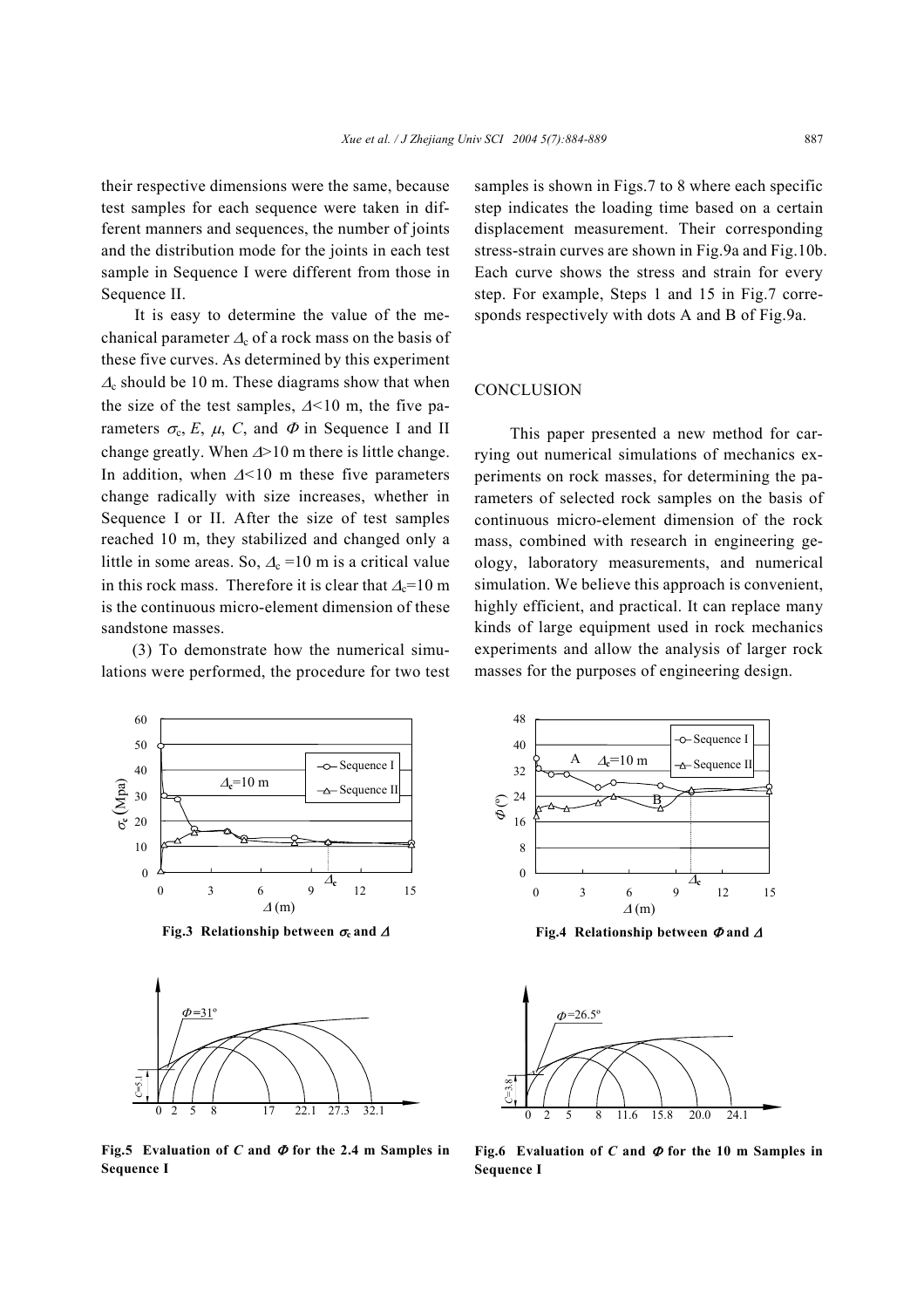

(g)  $(h)$  $\ell_{\alpha}$ 

(g) Step 35, Dot G; (h) Step 40, Dot H